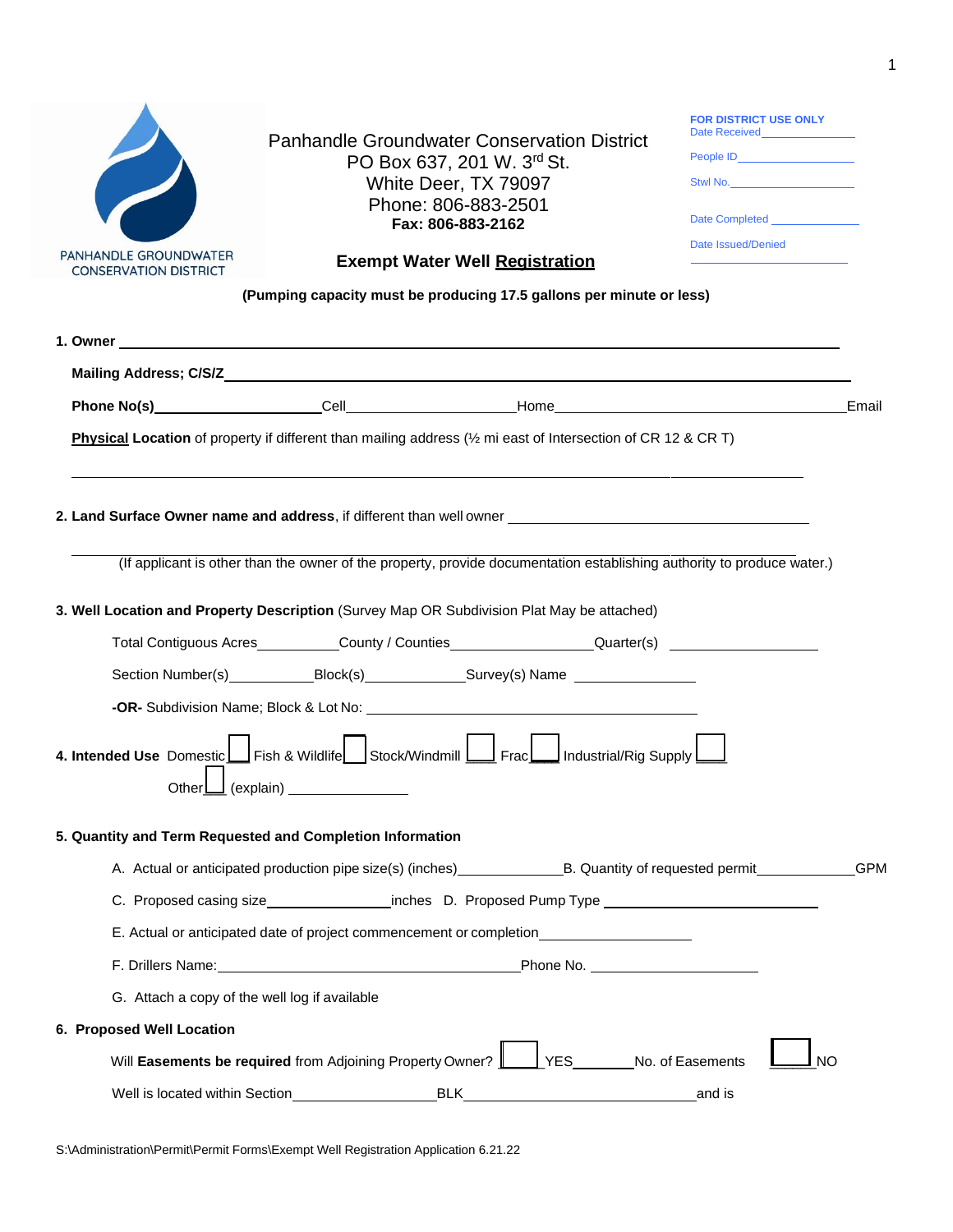S:\Administration\Permit\Permit Forms\Exempt Well Registration Application 6.21.22

measured yards from (**N** or **S**) property or section line.

Land Surface Elevation : Land Surface Elevation :

measured yards from (**E** or **W**) property or section line

|        | Latitude                                                 | Longitude                                         |
|--------|----------------------------------------------------------|---------------------------------------------------|
|        | 7. Location and Owners of Adjoining Wells within 1 Mile: |                                                   |
| Well 1 | measured yards from proposed well.                       |                                                   |
| Well 2 | measured yards from proposed well.                       | Size, State Well#, Type & Name of Owner of Well 1 |
| Well 3 | measured yards from proposed well.                       | Size, State Well#, Type & Name of Owner of Well 2 |
|        |                                                          | Size, State Well#, Type & Name of Owner of Well 3 |

I agree that this well will be drilled within three (3) yards of the location specified by this application and not elsewhere, and that **I will furnish the Board of Directors the completed driller's log** immediately upon completion of this well and **prior to the production of**  water. Landowner Initial I agree that reasonable diligence will be used to protect groundwater quality, avoid waste, achieve water conservation, and that I will follow well plugging guidelines at the time of well closure and report closure. I agree to abide by the District's rules and management plans as may be amended. I hereby certify that I have read the foregoing statements and all data therein contained are true and correct and complies with District Rules.

I agree that I have the legal authority to produce the groundwater associated with the land surface and that this permit may be amended or revoked, based on the legal transfer of the associated groundwater rights or right to produce groundwater to another person/entity. I agree that the permit may be amended in the future due to enforcement of the adopted desired future conditions of the aquifer and the District's rules. I understand that failure to abide by the terms of this permit will result in civil penalties and/or revocation of this permit.

Signature **Owner** Printed Name Date and the contract of the contract of the contract of the contract of the contract of the contract of the contract of the contract of the contract of the contract of the contract of the contract of the contract of the c Title **The Community of the Community Community** and the Community of the Community of the Community of the Community of the Community of the Community of the Community of the Community of the Community of the Community of Agent Contact Info: (Address, C/S/Z; Office Ph. #; or Mobile Ph. #:

I hereby certify that this application has been verified and is meets spacing in accordance with the rules of the District and is administratively complete.

PGCD Signature Mathematic Approval Date: Mathematic Approval Date: Mathematic Approval Date: